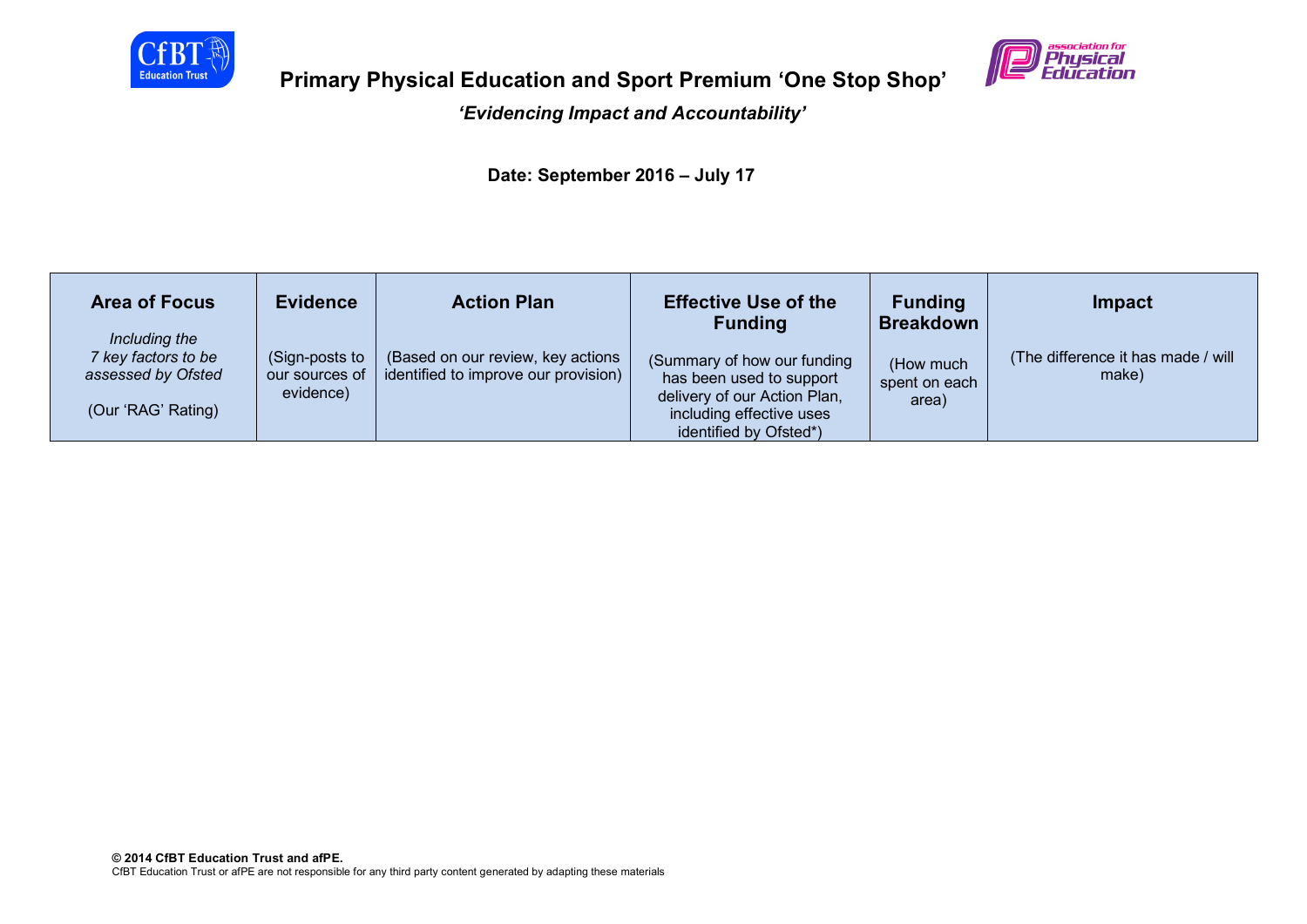



| <b>Participation rates in such</b><br>activities as games, dance,<br>gymnastics, swimming and<br>athletics<br><b>Curriculum</b><br>Green - pupils making<br>excellent progress across<br>all key Stages of the<br>curriculum.<br>All pupils participate in 2<br>hours of physical education<br>each week | Schools own<br>data / registers<br>- CASPA data<br>AfPe file/PE co-<br>ordinators file | Review the quality of our curriculum<br>including:<br>Continuously review the quality and<br>appropriateness of resources in line<br>with the new SoW.<br>Providing staff training both internally<br>and externally on aspects of the SoW<br>staff may need to develop.<br>Pupil feedback<br>Liaise with Dave Rohman (School<br>Games co-ordinator) to track<br>participation levels. Use schools<br>games website to store<br>information | PCA was put forward to represent<br>Blackpool at the Lancashire Sports<br>Awards. The school was nominated<br>in the secondary school of the year<br>award for physical education across<br>Lancashire<br>Involved in the Special Schools<br>Sports Association led to increased<br>opportunities for Level 2<br>competitions. This included having<br>more B and C teams<br>PCA represented Blackpool in the<br>Lancashire Youth Games (Level 3<br>Games). PCA came 1 <sup>st</sup> place in the<br>KS 2 inclusive gymnastic event for<br>a second year on the row and also<br>won the Key Stage 3 inclusive<br>orienteering competition<br>Pupils access a wide range of extra<br>curricular clubs including horse<br>riding, circuit training, multi skills,<br>football, running, dance and tag<br>tugby<br>Continue to develop pathways for<br>pupils to take part in community<br>sports e.g. PAN ability Blackpool | £3000 | Increased pupil participation<br>Enhanced, inclusive curriculum<br>provision<br>More confident and competent staff<br>Enhanced quality of teaching and<br>learning<br>Increased capacity and sustainability<br>Improved standards<br>Positive attitudes to health and well-<br>being<br>Improved pupil attitudes to PE<br>Pupils progress in PE is excellent<br>with over 90% of the pupils<br>throughout the school making<br>expected or above progress. |
|----------------------------------------------------------------------------------------------------------------------------------------------------------------------------------------------------------------------------------------------------------------------------------------------------------|----------------------------------------------------------------------------------------|---------------------------------------------------------------------------------------------------------------------------------------------------------------------------------------------------------------------------------------------------------------------------------------------------------------------------------------------------------------------------------------------------------------------------------------------|---------------------------------------------------------------------------------------------------------------------------------------------------------------------------------------------------------------------------------------------------------------------------------------------------------------------------------------------------------------------------------------------------------------------------------------------------------------------------------------------------------------------------------------------------------------------------------------------------------------------------------------------------------------------------------------------------------------------------------------------------------------------------------------------------------------------------------------------------------------------------------------------------------------------------|-------|------------------------------------------------------------------------------------------------------------------------------------------------------------------------------------------------------------------------------------------------------------------------------------------------------------------------------------------------------------------------------------------------------------------------------------------------------------|
|                                                                                                                                                                                                                                                                                                          |                                                                                        |                                                                                                                                                                                                                                                                                                                                                                                                                                             | Community Trust teams and the<br>Polar Bears swimming club.<br>More pupils took part in extra<br>curricular clubs than the previous<br>year.                                                                                                                                                                                                                                                                                                                                                                                                                                                                                                                                                                                                                                                                                                                                                                              |       |                                                                                                                                                                                                                                                                                                                                                                                                                                                            |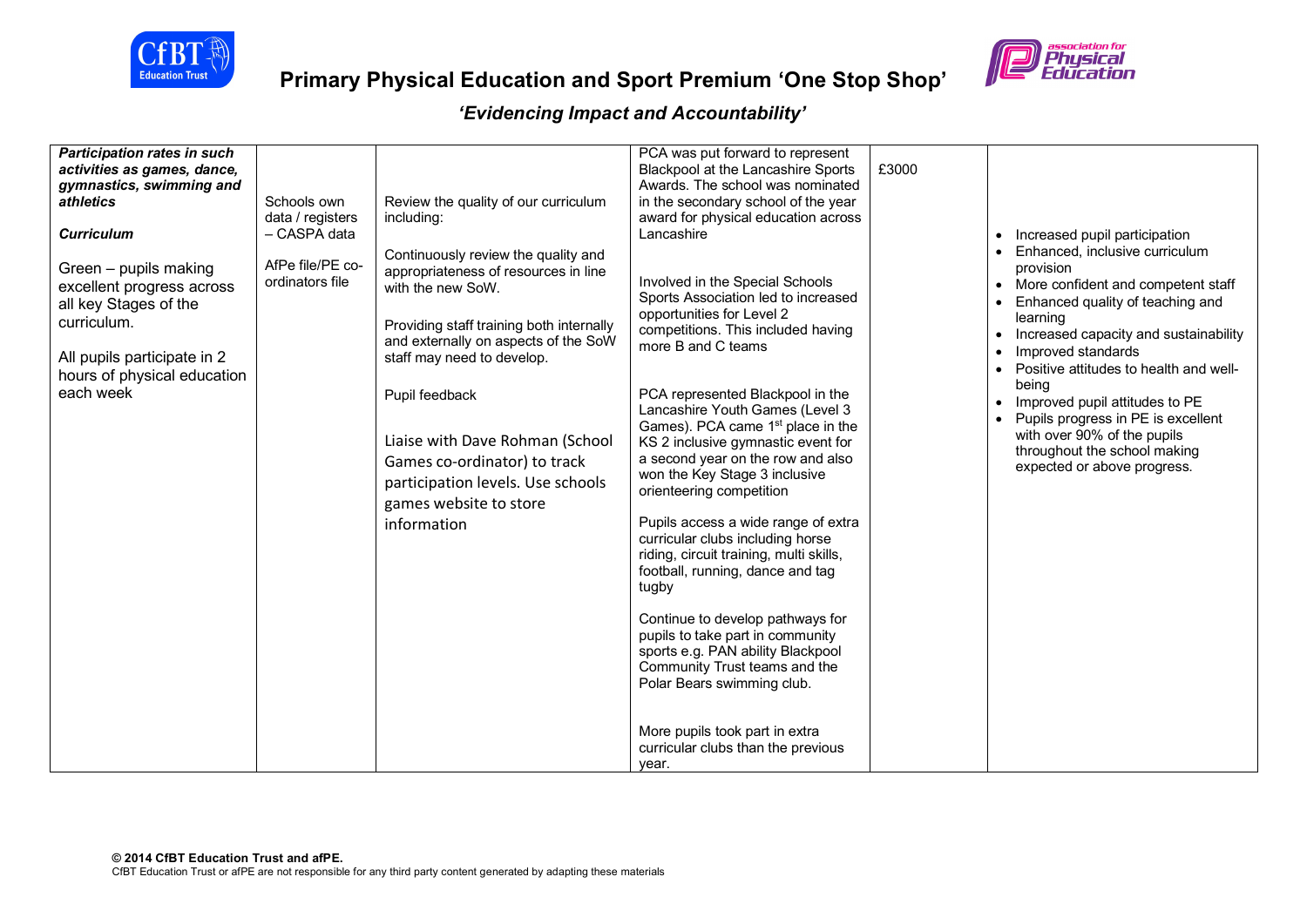

# **Primary Physical Education and Sport Premium 'One Stop Shop'**

| <b>Area of Focus</b><br>Including the<br>7 key factors to be<br>assessed by Ofsted<br>(Our 'RAG' Rating) | <b>Evidence</b><br>(Sign-posts to<br>our sources of<br>evidence) | <b>Action Plan</b><br>(Based on our review, key actions<br>identified to improve our provision) | <b>Effective Use of the</b><br><b>Funding</b><br>(Summary of what our funding<br>has been used for, including<br>effective uses identified by<br>Ofsted*)                                                                                                                                                                                          | <b>Funding</b><br><b>Breakdown</b><br>(How much<br>spent on each<br>area) | Impact<br>(The difference it has made / will<br>make) |
|----------------------------------------------------------------------------------------------------------|------------------------------------------------------------------|-------------------------------------------------------------------------------------------------|----------------------------------------------------------------------------------------------------------------------------------------------------------------------------------------------------------------------------------------------------------------------------------------------------------------------------------------------------|---------------------------------------------------------------------------|-------------------------------------------------------|
|                                                                                                          |                                                                  |                                                                                                 | School was awarded the<br>Sainsbury's School Games 'Gold<br>award' for the 4 <sup>th</sup> year.<br>PCA swimming team won the<br>regional Panathlon championships.<br>They then went on to win the North<br>of England championships in<br>Sheffield.<br>Only Special school to enter a 'B'<br>team in the under 14's Lancashire<br>schools league |                                                                           |                                                       |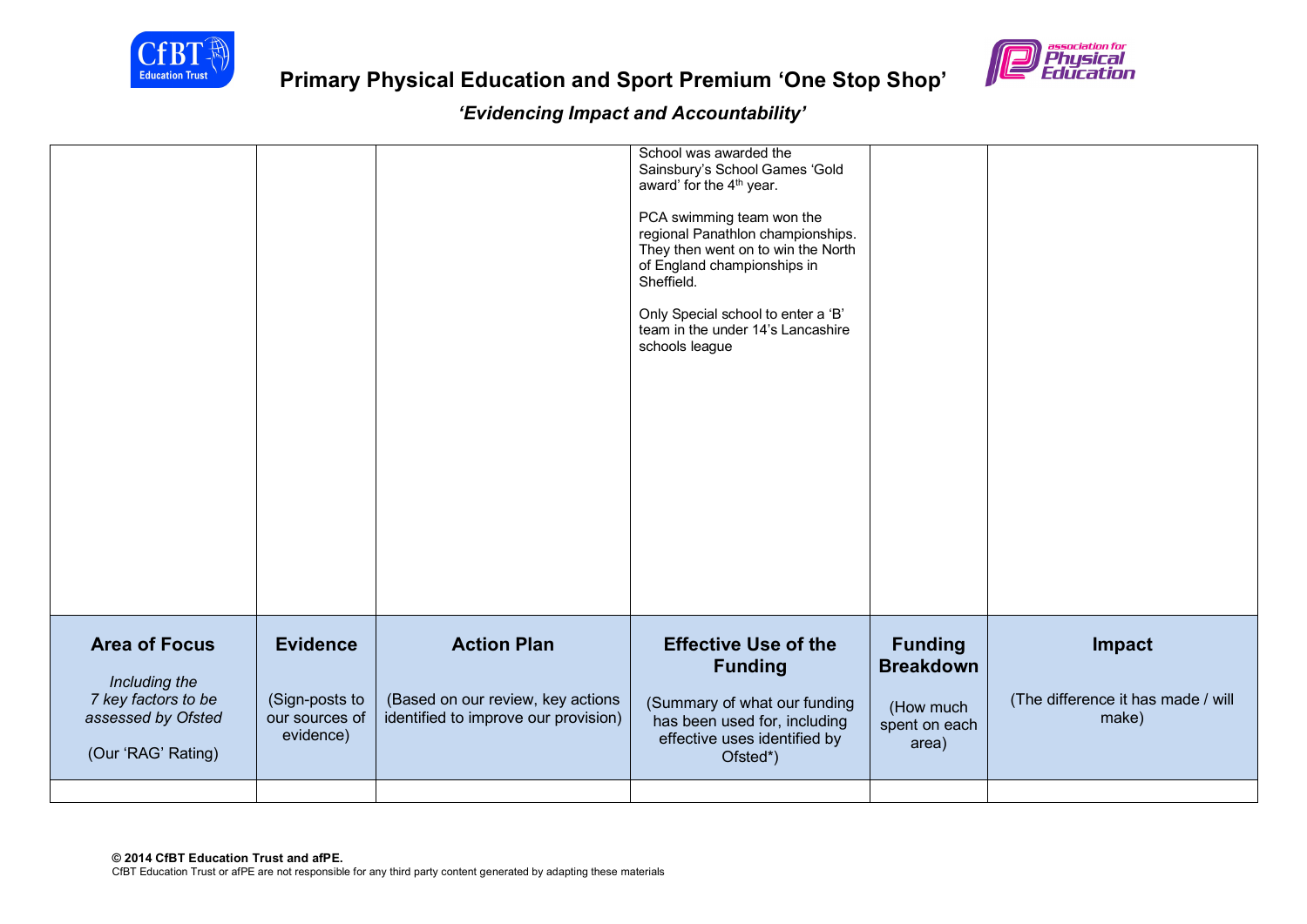

# **Primary Physical Education and Sport Premium 'One Stop Shop'**



| <b>Extra-Curricular - Green</b> | • After school<br>registers<br>• Newspaper<br>cuttings<br>• AfPe evidence<br>file<br>• Feedback from<br>$parents -$<br>questionnaire's | Review the quality of our extra-<br>curricular provision including:<br>• Range of activities offered - look to<br>offer a wide range of activities<br>• Ensure the enhancement and<br>extension of our curriculum<br>provision – comes in line with<br>School Games calendar<br>• Inclusion<br>• The promotion of active, healthy<br>lifestyles - MEND programme,<br>work with the schools learning<br>mentor and health practitioner<br>• Quality and qualifications of staff<br>providing the activity - in line with<br>AfPe guidlines<br>• Access to facilities (on-site / off-<br>site) | School continues to make<br>$\bullet$<br>strong links with the<br><b>Blackpool Community</b><br>Trust. This has led to the<br>Trust providing clubs for<br>targeted sets of pupils.<br>Increased extra curricular<br>offer both a lunch time and<br>after school.<br>Wide range of staff<br>involved in the delivery of<br>after school clubs<br>Specific sets/groups of<br>pupils had access to an<br>increased amount of extra<br>curricular clubs linked to<br>their specific needs e.g.<br>aqua aerobics<br>Specialist sports coaches<br>hired to help deliver a<br>range of activities and to a | £2000 | Increased pupil participation<br>Enhanced, extended, inclusive extra-<br>$\bullet$<br>curricular provision<br>More confident and competent staff<br>$\bullet$<br>Enhanced quality of delivery of<br>activities<br>• Increased staffing capacity and<br>sustainability<br>Improved standards<br>$\bullet$<br>Positive attitudes to health and well-<br>$\bullet$<br>being<br>• Improved behaviour and attendance<br>and reduction of low level disruption<br>Improved pupil attitudes to PESS<br>$\bullet$<br>Positive impact on whole school<br>improvement<br>Easier pupil management<br>Enhanced communication with<br>parents / carers<br>Clearer talent pathways<br>$\bullet$ |
|---------------------------------|----------------------------------------------------------------------------------------------------------------------------------------|----------------------------------------------------------------------------------------------------------------------------------------------------------------------------------------------------------------------------------------------------------------------------------------------------------------------------------------------------------------------------------------------------------------------------------------------------------------------------------------------------------------------------------------------------------------------------------------------|------------------------------------------------------------------------------------------------------------------------------------------------------------------------------------------------------------------------------------------------------------------------------------------------------------------------------------------------------------------------------------------------------------------------------------------------------------------------------------------------------------------------------------------------------------------------------------------------------|-------|-----------------------------------------------------------------------------------------------------------------------------------------------------------------------------------------------------------------------------------------------------------------------------------------------------------------------------------------------------------------------------------------------------------------------------------------------------------------------------------------------------------------------------------------------------------------------------------------------------------------------------------------------------------------------------------|
|                                 |                                                                                                                                        | • Pupil needs/interests (Pupil Voice)<br>- school council given the<br>opportunity to comment on the<br>quality of clubs on offer                                                                                                                                                                                                                                                                                                                                                                                                                                                            | high standard. Coaches to<br>work alongside PCA staff<br>to aid ' staff upskilling'<br>Used to hire local facilities<br>$\bullet$<br>to ensure a range of<br>activities can be delivered.<br>Increased opportunity for<br>$\bullet$<br>pupils to take part in<br>national competitions e.g.<br>People's FA cup.<br>Used to support pupils<br>$\bullet$<br>going on a sporting<br>residential - swimming<br>team stopped in Sheffield<br>overnight before<br>competing in the North of<br>England Championships.                                                                                      |       | Increased school-community links<br>$\bullet$<br>Pupils aspirations improved<br>$\bullet$                                                                                                                                                                                                                                                                                                                                                                                                                                                                                                                                                                                         |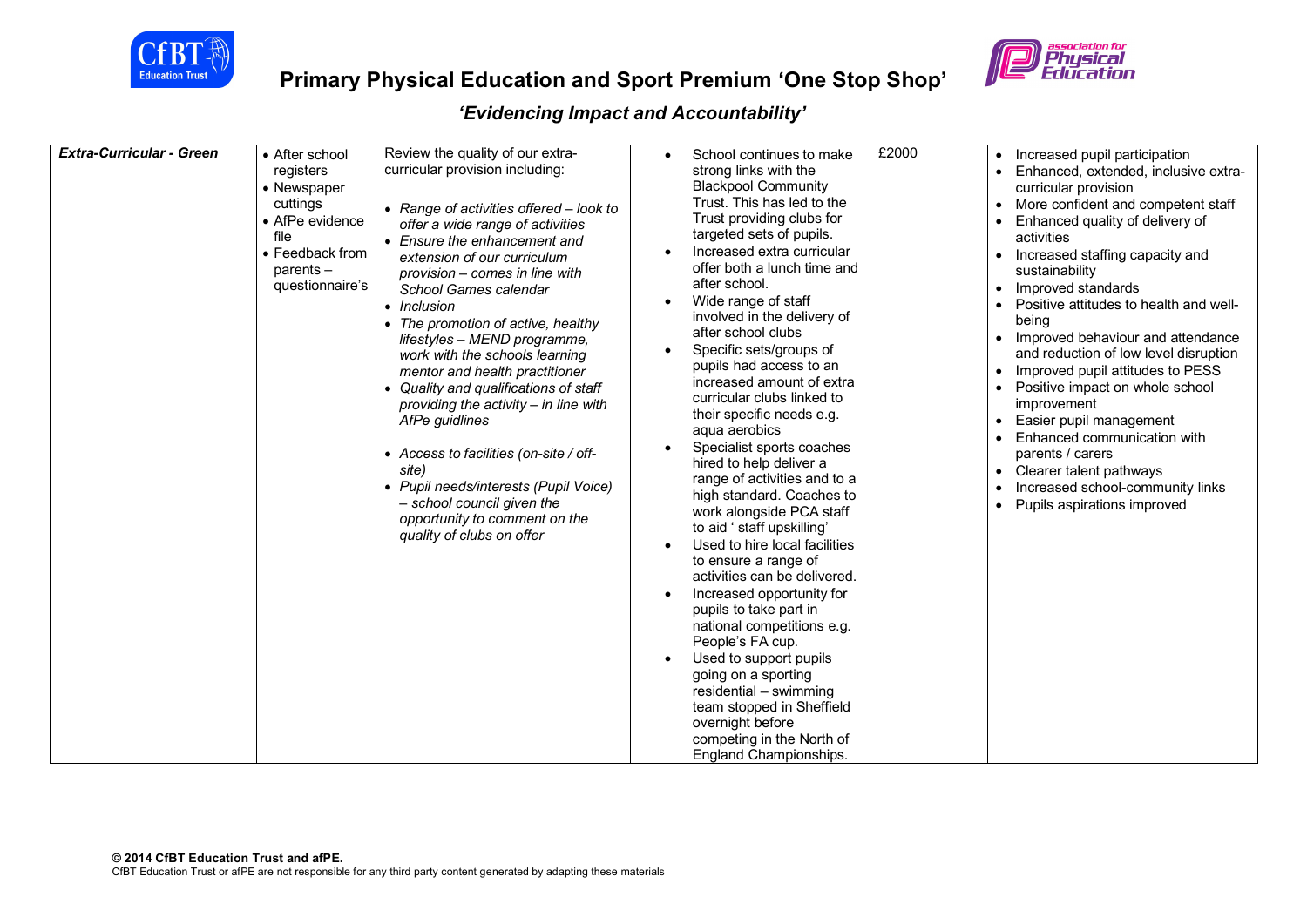



| <b>Area of Focus</b><br>Including the<br>7 key factors to be<br>assessed by Ofsted<br>(Our 'RAG' Rating) | <b>Evidence</b><br>(Sign-posts to<br>our sources of<br>evidence)                                                                         | <b>Action Plan</b><br>(Based on our review, key actions<br>identified to improve our provision)                                                                                                                  | <b>Effective Use of the</b><br><b>Funding</b><br>(Summary of what our funding<br>has been used for, including<br>effective uses identified by<br>Ofsted*)                                                                                                                                                                                                                                                                                                                                                                                                                                                                                                                                                                                                                                                                                                    | <b>Funding</b><br><b>Breakdown</b><br>(How much<br>spent on each<br>area) | <b>Impact</b><br>(The difference it has made / will<br>make)                                                                                                                                                                                                                |
|----------------------------------------------------------------------------------------------------------|------------------------------------------------------------------------------------------------------------------------------------------|------------------------------------------------------------------------------------------------------------------------------------------------------------------------------------------------------------------|--------------------------------------------------------------------------------------------------------------------------------------------------------------------------------------------------------------------------------------------------------------------------------------------------------------------------------------------------------------------------------------------------------------------------------------------------------------------------------------------------------------------------------------------------------------------------------------------------------------------------------------------------------------------------------------------------------------------------------------------------------------------------------------------------------------------------------------------------------------|---------------------------------------------------------------------------|-----------------------------------------------------------------------------------------------------------------------------------------------------------------------------------------------------------------------------------------------------------------------------|
| <b>Participation and success in</b><br>competitive school sports<br>Green                                | • Schools own<br>data $/$<br>registers<br>$\bullet$ SGO<br>• Calendar of<br>events /<br>fixture lists<br>$\bullet$ afPE<br>evidence file | • Review our strategy for engaging in<br>competition<br>• Engage with our School Games<br>Organiser (SGO)<br>• Engage more staff / parents /<br>volunteers / young leaders<br>• Improve links with other schools | • Paying staff or external sports<br>coaches to run competitions, to<br>increase pupils' participation in<br>national school games<br>competitions<br>• Coaches to help deliver pre<br>competition training.<br>• Up skilling of staff.<br>• Membership of the Special<br>School Sports association, which<br>organise competitions throughout<br>the year.<br>• Use of external coaches to<br>deliver pre competition training.<br>• Awarded the 'Sainsbury's School<br>Games Gold award for the fourth<br>year on the run<br>• Boys under 14's football team<br>won the Lancashire school's<br>league.<br>• Under 16's Girls football team<br>won the Lancashire school's<br>league.<br>• PCA won the regional and<br>national Panthalon swimming<br>championships<br>• Football team won the Blackpool<br><b>Community Trust inclusion</b><br>tournament. | £ 600                                                                     | • Increased pupil participation<br><b>Extended provision</b><br>$\bullet$<br>Increased staffing capacity<br>$\bullet$<br>Improved positive attitudes to health<br>and well-being and PESS<br>Clearer talent pathways<br>$\bullet$<br>• Positive impact on middle leadership |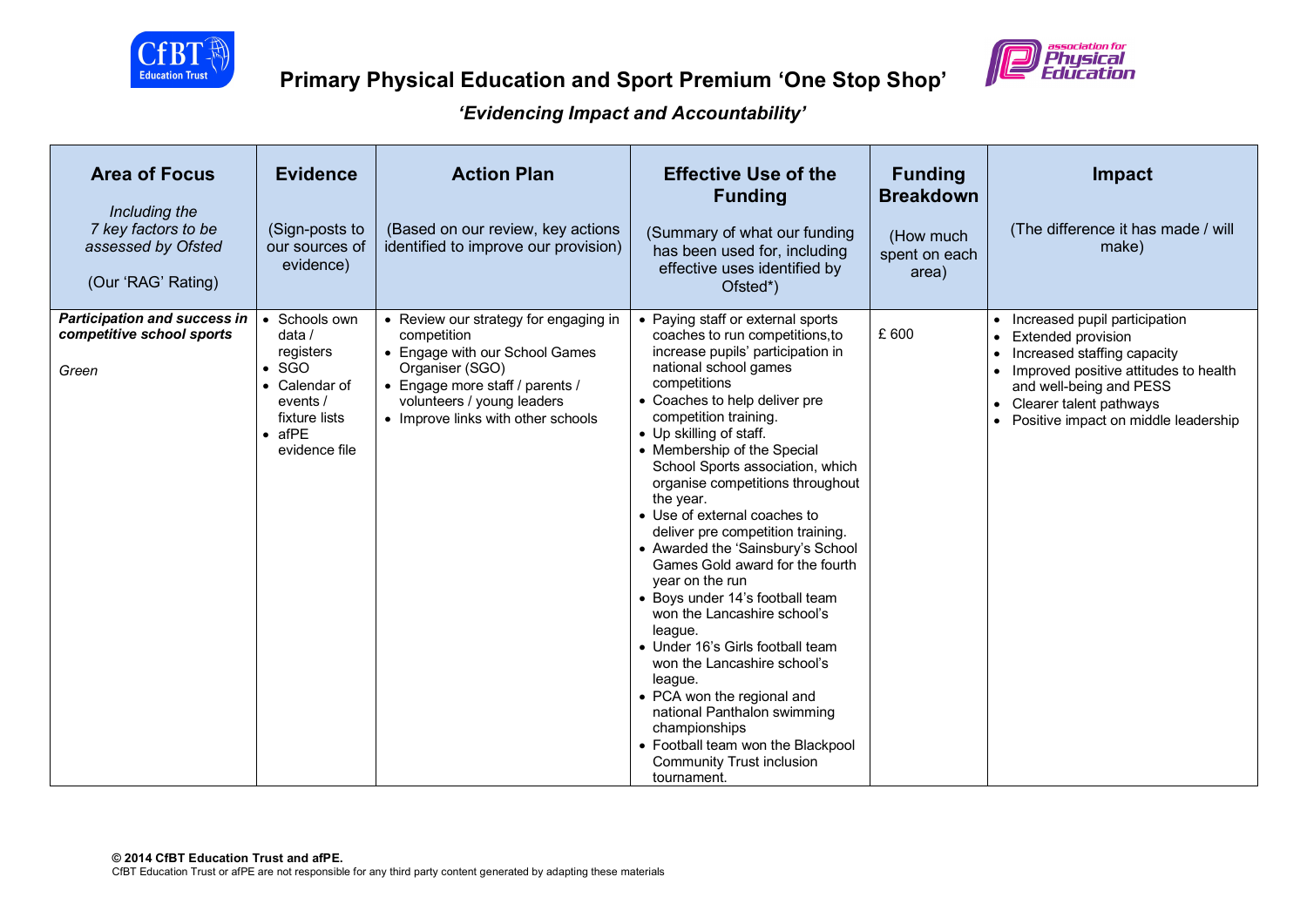

| How inclusive the physical                                   | • Curriculum                                                                                                                                                                                                                                | Review the quality of our curriculum                                                                                                                                                                                                                                                                                                                                                                                      | • Football team represented<br>Lancashire FA in the People's FA<br>in the northern finals held in<br>Manchester.<br>• Key Stage 2 gymnastic team won<br>the Level 3 competition at the<br>Lancashire Youth Games. The<br>KS 3 orienteering team also won<br>their competition.<br>• Purchasing specialist equipment | £300                                            | A more inclusive curriculum which                                                                                                                                                                     |
|--------------------------------------------------------------|---------------------------------------------------------------------------------------------------------------------------------------------------------------------------------------------------------------------------------------------|---------------------------------------------------------------------------------------------------------------------------------------------------------------------------------------------------------------------------------------------------------------------------------------------------------------------------------------------------------------------------------------------------------------------------|---------------------------------------------------------------------------------------------------------------------------------------------------------------------------------------------------------------------------------------------------------------------------------------------------------------------|-------------------------------------------------|-------------------------------------------------------------------------------------------------------------------------------------------------------------------------------------------------------|
| education curriculum is<br>Green                             | plan<br>• Long, medium<br>and short-<br>Term plans<br>• Planning for<br>Gifted and<br>SEND pupils<br>$\bullet$ Pupil<br>Progress<br>Reports (The<br>progress<br>pupils make<br>relative to<br>their starting<br>points, ability<br>and age) | including:<br>• Breadth and Balance<br>• Accessibility of all the activities<br>• Use of TA's to support learning<br>• Quality of teaching and learning<br>• Staff Professional Learning (PL)<br>• Access to facilities / resources<br>• Pupil Needs (Pupil Voice)<br>• Other<br>Discussions with individual pupils and<br>liaison with parents / carers<br>Check equipment to ensure it meets<br>the needs of our pupils | and teaching resources to<br>develop a fully inclusive<br>curriculum<br>• CPD for staff to increase subject<br>knowledge and confidence in PE<br>• Individual personalised<br>curriculum programmes for pupils<br>not making expected progress.<br>$\bullet$                                                        |                                                 | inspires and engages all pupils<br>More confident and competent staff<br>$\bullet$<br>Enhanced quality of teaching and<br>$\bullet$<br>learning<br>Increased capacity and sustainability<br>$\bullet$ |
| <b>Area of Focus</b><br>Including the<br>7 key factors to be | <b>Evidence</b><br>(Sign-posts to                                                                                                                                                                                                           | <b>Action Plan</b><br>(Based on our review, key actions                                                                                                                                                                                                                                                                                                                                                                   | <b>Effective Use of the</b><br><b>Funding</b><br>(Summary of what our funding                                                                                                                                                                                                                                       | <b>Funding</b><br><b>Breakdown</b><br>(How much | Impact<br>(The difference it has made / will                                                                                                                                                          |
| assessed by Ofsted<br>(Our 'RAG' Rating)                     | our sources of<br>evidence)                                                                                                                                                                                                                 | identified to improve our provision)                                                                                                                                                                                                                                                                                                                                                                                      | has been used for, including<br>effective uses identified by<br>Ofsted*)                                                                                                                                                                                                                                            | spent on each<br>area)                          | make)                                                                                                                                                                                                 |
|                                                              |                                                                                                                                                                                                                                             | Review the quality of our extra-<br>curricular provision including:                                                                                                                                                                                                                                                                                                                                                       | Paying for transport and access<br>to indoor leisure facilities                                                                                                                                                                                                                                                     | £1600                                           | • Extended, alternative provision                                                                                                                                                                     |

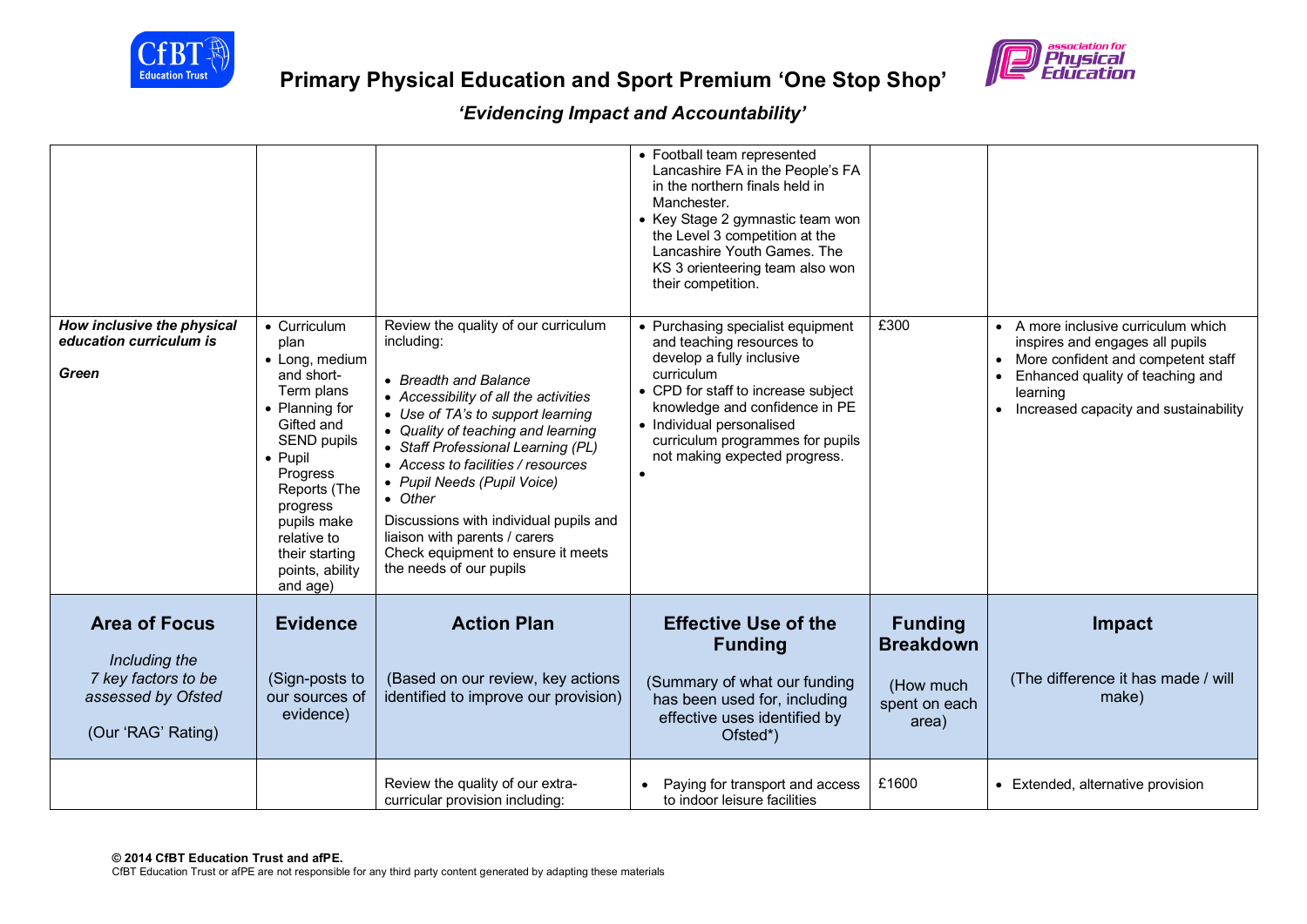



| The range of provisional<br>and alternative sporting<br>activities<br><b>Green</b>                       | • Curricular and<br>extra-curricular<br>plans<br>• Registers of<br>participation | • Range of activities offered<br>• The enhancement and extension of<br>our curriculum provision<br>• Inclusion<br>• The promotion of active, healthy<br>lifestyles<br>• Quality and qualifications of staff<br>providing the activity<br>• The time of day when activities are<br>offered<br>• Access to facilities (on-site / off-<br>site)<br>• Pupil needs/interests (Pupil Voice)<br>• Partnerships and links with clubs<br>• Talent provision<br>• Staff Professional Learning (PL)<br>• Other<br>Discussions with individual pupils and<br>liaison with parents / carers | Introducing new initiatives<br>Purchasing specialist<br>$\bullet$<br>equipment and teaching<br>resources to develop a non-<br>traditional activity<br><b>Employing specialist PE</b><br>$\bullet$<br>teachers or qualified coaches to<br>increase subject knowledge<br>and confidence<br>Buying into local, existing<br>sports networks<br>• Use of external coaches to offer<br>a range of extra curricular<br>activities.<br>• Developed the range of extra<br>curricular clubs on offer and in<br>curriculum time<br>Wheels for All' programme<br>introduced to curriculum<br>sessions for targeted pupils in<br>Key Stage 3 and 4. |                                                                           | • Engaged or re-engaged disaffected<br>pupils<br>• Increased pupil participation<br>More confident and competent staff<br>Enhanced quality of delivery of<br>activities<br>Increased staffing capacity and<br>$\bullet$<br>sustainability<br>• Improved standards<br>• Positive attitudes to health and well-<br>beina<br>• Improved behaviour and attendance<br>and reduction of low level disruption<br>• Improved pupil attitudes to PESS<br>Positive impact on whole school<br>improvement<br>• Enhanced communication with<br>parents / carers<br>• Increased school-community links<br>Positive impact on middle leadership<br>• Other |
|----------------------------------------------------------------------------------------------------------|----------------------------------------------------------------------------------|--------------------------------------------------------------------------------------------------------------------------------------------------------------------------------------------------------------------------------------------------------------------------------------------------------------------------------------------------------------------------------------------------------------------------------------------------------------------------------------------------------------------------------------------------------------------------------|----------------------------------------------------------------------------------------------------------------------------------------------------------------------------------------------------------------------------------------------------------------------------------------------------------------------------------------------------------------------------------------------------------------------------------------------------------------------------------------------------------------------------------------------------------------------------------------------------------------------------------------|---------------------------------------------------------------------------|----------------------------------------------------------------------------------------------------------------------------------------------------------------------------------------------------------------------------------------------------------------------------------------------------------------------------------------------------------------------------------------------------------------------------------------------------------------------------------------------------------------------------------------------------------------------------------------------------------------------------------------------|
| <b>Area of Focus</b><br>Including the<br>7 key factors to be<br>assessed by Ofsted<br>(Our 'RAG' Rating) | <b>Evidence</b><br>(Sign-posts to<br>our sources of<br>evidence)                 | <b>Action Plan</b><br>(Based on our review, key actions<br>identified to improve our provision)                                                                                                                                                                                                                                                                                                                                                                                                                                                                                | <b>Effective Use of the</b><br><b>Funding</b><br>(Summary of what our funding<br>has been used for, including<br>effective uses identified by<br>Ofsted*)                                                                                                                                                                                                                                                                                                                                                                                                                                                                              | <b>Funding</b><br><b>Breakdown</b><br>(How much<br>spent on each<br>area) | Impact<br>(The difference it has made / will<br>make)                                                                                                                                                                                                                                                                                                                                                                                                                                                                                                                                                                                        |
| Partnership work on<br>physical education with                                                           | • Membership<br>of networks                                                      | Review our partnerships and<br>membership of networks                                                                                                                                                                                                                                                                                                                                                                                                                                                                                                                          | Buying into existing local sports<br>networks                                                                                                                                                                                                                                                                                                                                                                                                                                                                                                                                                                                          | £300                                                                      | Increased staff knowledge and<br>understanding                                                                                                                                                                                                                                                                                                                                                                                                                                                                                                                                                                                               |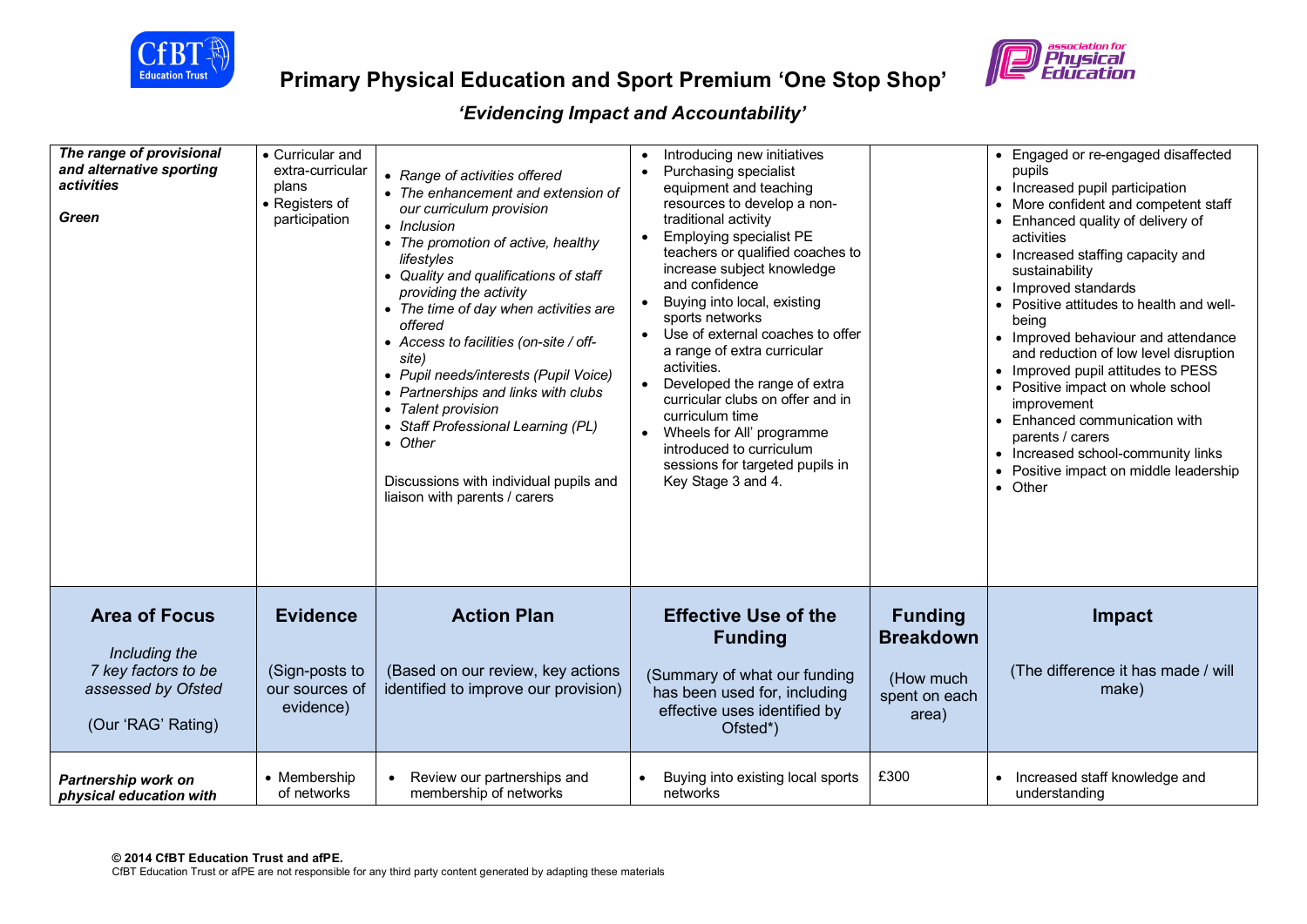



| other schools and other | $\bullet$ School /      | Make positive links with a local            | Employing expert advice to<br>$\bullet$                      | More sustainable workforce<br>$\bullet$       |
|-------------------------|-------------------------|---------------------------------------------|--------------------------------------------------------------|-----------------------------------------------|
| local partners          | Subject Action          | high school and primary school              | evaluate strengths and                                       | Enhanced quality of provision<br>$\bullet$    |
|                         | Plans /                 | Attend subject leader meetings<br>$\bullet$ | weaknesses in PESS and                                       | Increased pupil participation in<br>$\bullet$ |
| Green                   | minutes                 | with the other schools within the           | implement plans for                                          | competitive activities                        |
|                         | • Attendance at         | MAT.                                        | improvement.                                                 | Increased range of opportunities              |
|                         | <b>PE Forums</b>        |                                             | Developing lasting links with                                | The sharing of best practice                  |
|                         | $\bullet$ afPE PL       |                                             | external sporting clubs.                                     | Increased pupil awareness of                  |
|                         | • YST PL                |                                             | Working alongside the MAT                                    | opportunities available in the                |
|                         | $\bullet$ School - club |                                             | school including subject leader                              | community                                     |
|                         | Links data              |                                             | meetings                                                     | Positive impact on middle leadership          |
|                         | • Governors'            |                                             | Playing friendly fixtures with                               |                                               |
|                         | minutes /               |                                             | other Special Schools                                        |                                               |
|                         | reports                 |                                             | Use of Twitter and social media                              |                                               |
|                         |                         |                                             | to highlight the work done with                              |                                               |
|                         |                         |                                             | community partners.                                          |                                               |
|                         |                         |                                             | Links made with St Mary's sixth                              |                                               |
|                         |                         |                                             | form. Pupils from PCA                                        |                                               |
|                         |                         |                                             | accessed facilities at the high                              |                                               |
|                         |                         |                                             | school.                                                      |                                               |
|                         |                         |                                             | Local primary school (Thames)                                |                                               |
|                         |                         |                                             | completed a six week inclusion                               |                                               |
|                         |                         |                                             | block where pupils from both                                 |                                               |
|                         |                         |                                             | schools were taught together.                                |                                               |
|                         |                         |                                             | Links made with South Shore<br>$\bullet$                     |                                               |
|                         |                         |                                             | Academy - played sporting                                    |                                               |
|                         |                         |                                             | fixtures giving PCA pupils                                   |                                               |
|                         |                         |                                             | opportunities to play against<br>mainstream pupils.          |                                               |
|                         |                         |                                             |                                                              |                                               |
|                         |                         |                                             | Continue to share good practice<br>amongst other MAT schools |                                               |
|                         |                         |                                             | through shared training                                      |                                               |
|                         |                         |                                             | opportuniites.                                               |                                               |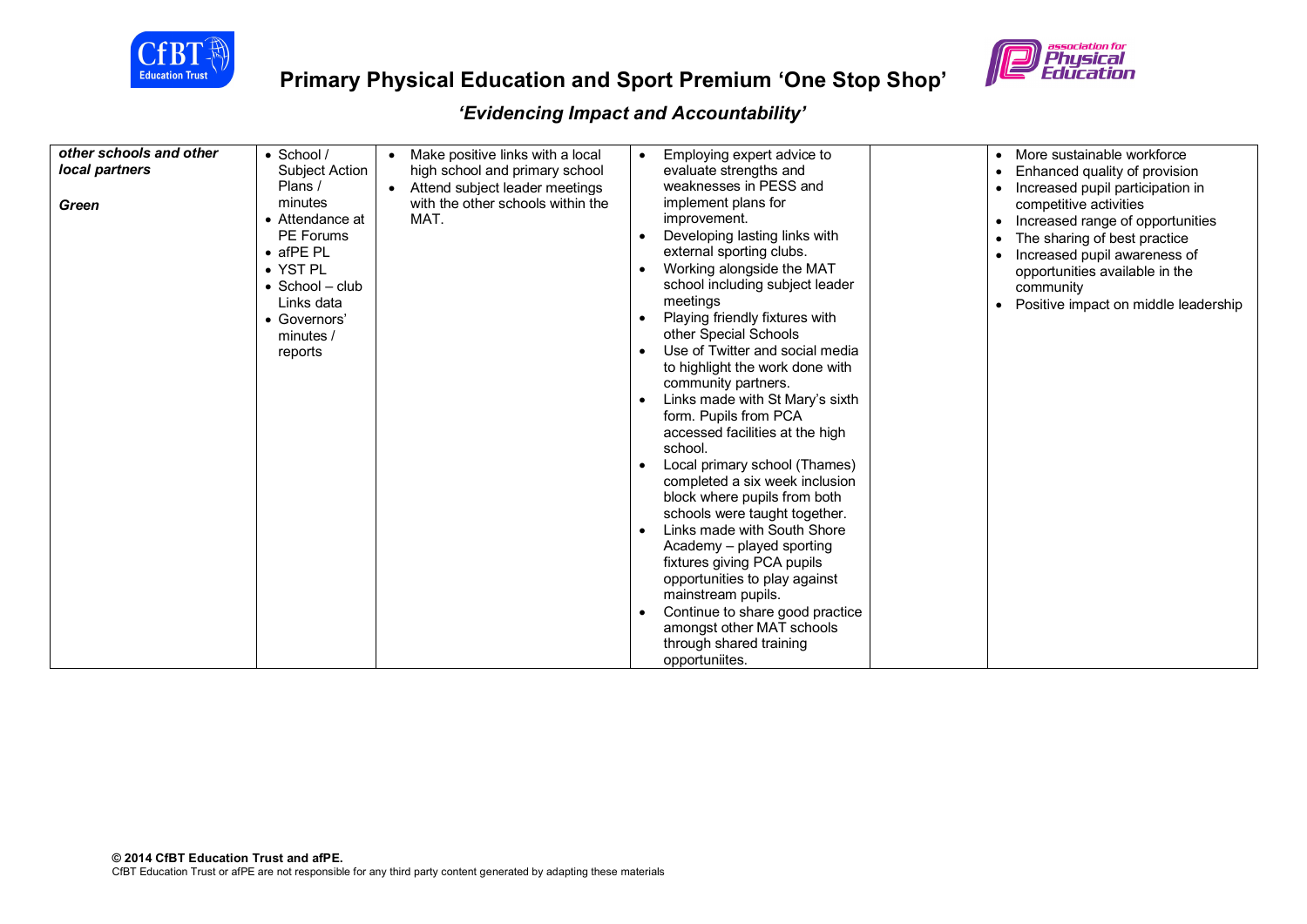



| <b>Area of Focus</b><br>Including the<br>7 key factors to be<br>assessed by Ofsted<br>(Our 'RAG' Rating)                                                                            | <b>Evidence</b><br>(Sign-posts to<br>our sources of<br>evidence)                                    | <b>Action Plan</b><br>(Based on our review, key actions<br>identified to improve our provision)                                                                                                                                                                                                                                                                                                                                                                                                                                                                                                                                                                                                                   | <b>Effective Use of the</b><br><b>Funding</b><br>(Summary of what our funding<br>has been used for, including<br>effective uses identified by<br>Ofsted*)                                                                                                                                                       | <b>Funding</b><br><b>Breakdown</b><br>(How much<br>spent on each<br>area) | <b>Impact</b><br>(The difference it has made / will<br>make)                                                                                                                                                                                                                                                                                                                                                                                                                                                                                             |
|-------------------------------------------------------------------------------------------------------------------------------------------------------------------------------------|-----------------------------------------------------------------------------------------------------|-------------------------------------------------------------------------------------------------------------------------------------------------------------------------------------------------------------------------------------------------------------------------------------------------------------------------------------------------------------------------------------------------------------------------------------------------------------------------------------------------------------------------------------------------------------------------------------------------------------------------------------------------------------------------------------------------------------------|-----------------------------------------------------------------------------------------------------------------------------------------------------------------------------------------------------------------------------------------------------------------------------------------------------------------|---------------------------------------------------------------------------|----------------------------------------------------------------------------------------------------------------------------------------------------------------------------------------------------------------------------------------------------------------------------------------------------------------------------------------------------------------------------------------------------------------------------------------------------------------------------------------------------------------------------------------------------------|
| <b>Links with other subjects</b><br>that contribute to pupils'<br>overall achievement and<br>their greater spiritual, moral<br>social and cultural skills<br>(SMSC)<br><b>Amber</b> | • Whole School<br>Plan / SEF<br>• PE Subject<br>Plan<br>• Whole school<br>policies / PE<br>policies | • Review the contribution of PESS to<br>whole school priorities<br>• Ensure your vision for PESS is<br>developed to reflect contribution to<br><b>SMSC</b><br>• Meet with other Subject Co-<br>ordinators and share the<br>contribution PESS can make<br>across the curriculum<br>• Other Subject Co-ordinators to<br>identify how their subject areas can<br>contribute to learning in PE<br>• Share effective practice<br>• Ensure professional learning<br>opportunities are provided as<br>required to up skill staff<br>• Identify the positive impact that<br>PESS has on:<br>Academic achievement<br>٠<br>(e.g. literacy and numeracy)<br>Behaviour and safety<br>٠<br>Attendance<br>Health and well-being | • Providing CPD on how to teach<br>PE effectively<br>• Employing specialist PE teachers<br>coaches to work alongside<br>teachers in lessons to increase<br>their subject knowledge<br>• Ensuring that once PESS subject<br>knowledge is secure, all staff<br>support and implement cross<br>curricular learning | £200                                                                      | Whole school targets met more<br>$\bullet$<br>effectively<br>Academic achievement enhanced<br>$\bullet$<br>Pupils understand the value of PESS<br>$\bullet$<br>to their learning across the school<br>Staff across the school can start to<br>make the links across subjects and<br>themes including PE<br>Pupil concentration, commitment,<br>self-esteem and behaviour enhanced<br>Positive behaviour and a sense of fair<br>$\bullet$<br>play enhanced<br>Good citizenship promoted<br>$\bullet$<br>Positive impact on Middle Leadership<br>$\bullet$ |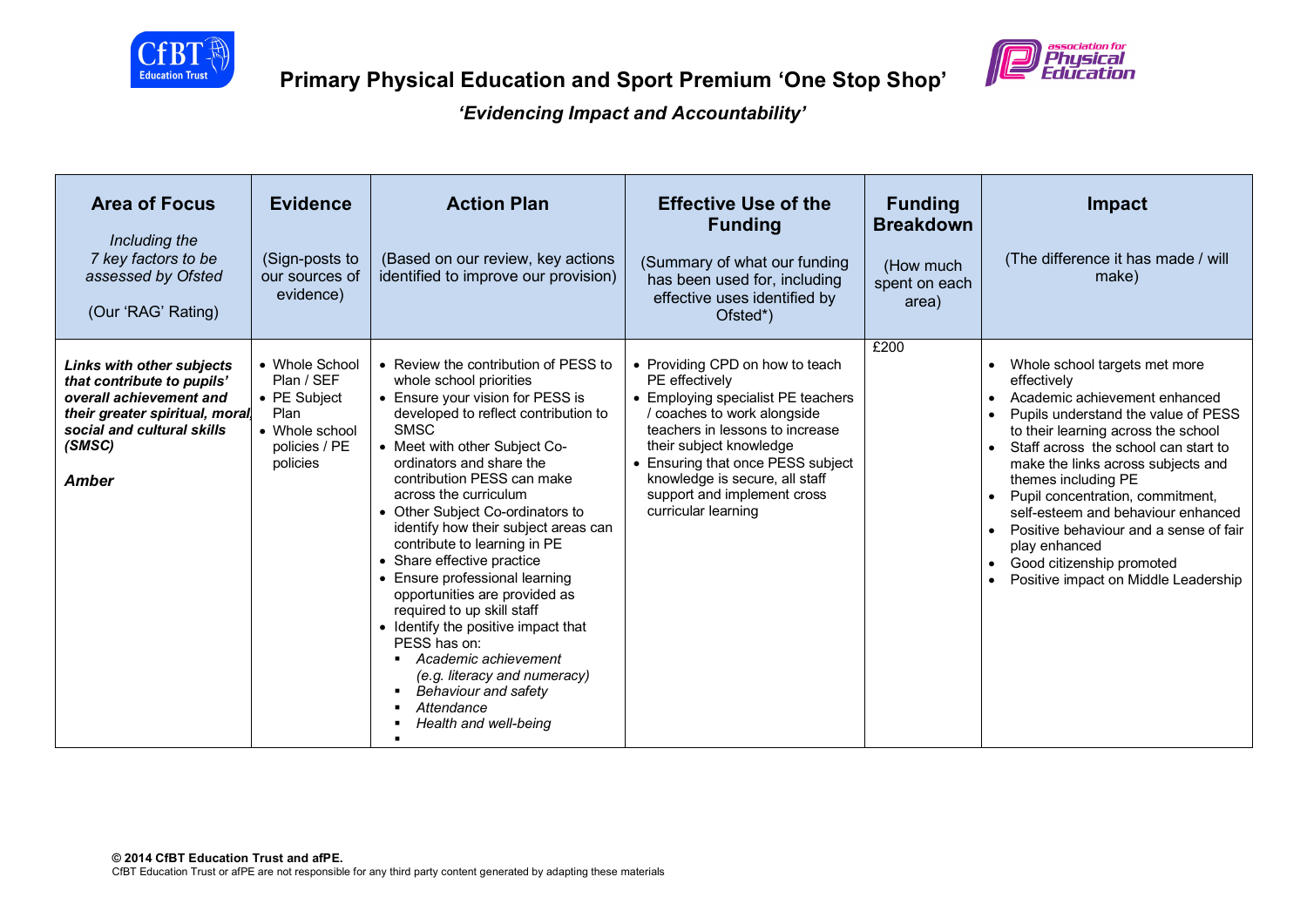



| <b>Area of Focus</b><br>Including the<br>7 key factors to be<br>assessed by Ofsted<br>(Our 'RAG' Rating) | <b>Evidence</b><br>(Sign-posts to<br>our sources of<br>evidence)                                                                                                                                                                                                                                                                                          | <b>Action Plan</b><br>(Based on our review, key actions<br>identified to improve our provision)                                                                                                                                                                                                                                                                                                       | <b>Effective Use of the</b><br><b>Funding</b><br>(Summary of what our funding<br>has been used for, including<br>effective uses identified by<br>Ofsted*)                                                                                                                                                                              | <b>Funding</b><br><b>Breakdown</b><br>(How much<br>spent on each<br>area) | <b>Impact</b><br>(The difference it has made / will<br>make)                                                                                                                                                                                                                                             |
|----------------------------------------------------------------------------------------------------------|-----------------------------------------------------------------------------------------------------------------------------------------------------------------------------------------------------------------------------------------------------------------------------------------------------------------------------------------------------------|-------------------------------------------------------------------------------------------------------------------------------------------------------------------------------------------------------------------------------------------------------------------------------------------------------------------------------------------------------------------------------------------------------|----------------------------------------------------------------------------------------------------------------------------------------------------------------------------------------------------------------------------------------------------------------------------------------------------------------------------------------|---------------------------------------------------------------------------|----------------------------------------------------------------------------------------------------------------------------------------------------------------------------------------------------------------------------------------------------------------------------------------------------------|
| Review the impact that the<br>funding has had on other<br>factors<br>Green                               | • Used afPE<br>Framework<br>for Review to<br>generate<br><b>PESS Action</b><br>Plan<br>• Staff PL<br>Record<br>$\bullet$ SMT QA<br>strategies for<br>planning<br>$\bullet$ Lesson<br>observations<br>• Pupil voice<br>• Pupil progress<br>(achievement<br>and<br>attainment)<br>• Attendance<br>data<br><i>(curriculum</i> )<br>and extra-<br>curricular) | On-going review of provision for<br>$\bullet$<br>each of the following areas:<br>Achievement<br>$\blacksquare$<br>Quality of Teaching<br>в<br><b>Behaviour and Safety</b><br>л<br>Leadership and<br>в<br>Management<br>Quality of the curriculum<br>٠<br>On-going review of the profile of<br>$\bullet$<br><b>PESS</b><br>• On-going review of impact on<br>Professional Learning for PE and<br>Sport | Employing expert advice to<br>$\bullet$<br>evaluate the school's current<br>provision strengths and areas<br>for development<br>Employing evaluation tools to<br>$\bullet$<br>measure and monitor progress<br>and impact<br>Securing time for the subject<br>leader to undertake reviews<br>and construct further<br>development plans |                                                                           | Will have further evidence of impact<br>$\bullet$<br>to support the effective use of the<br>fundina<br>Will help to identify the added value<br>$\bullet$<br>of the funding<br>Will support the identification of other<br>areas of need to direct funding spend<br>towards to enhance overall provision |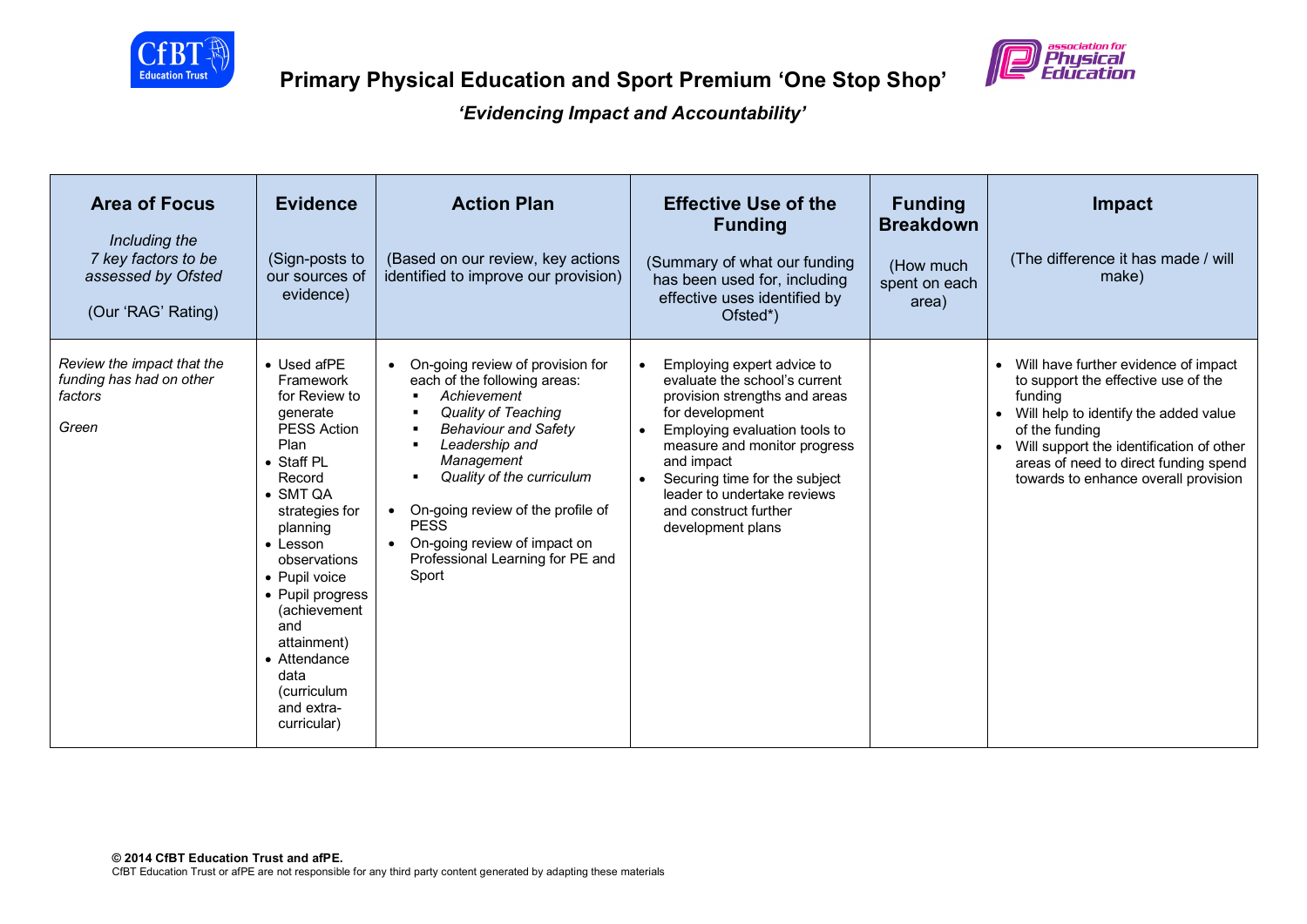



**Further links to support you Ofsted www.ofsted.org** Preparing a school self-evaluation summary (Jan. 2014) Inspecting primary school PE and School Sport: new funding (Jan. 2014) Physical Education Survey Visits (Dec. 2013) Ofsted Survey Visits - Supplementary Guidance (Dec. 2013) **CfBT www.cfbt.com Association for Physical Education (afPE) www.afpe.org.uk Free Downloads:** Quality of Teaching in Physical Education – From Good to Outstanding (Jan. 2014) Achievement in Physical Education (Jan. 2014) Effective employment and deployment of coaches Poster: afPE outcomes and contributions to Physical Education & School Sport **New 2014 National Curriculum:** New 2014 National Curriculum **Membership:** afPE School Membership Form